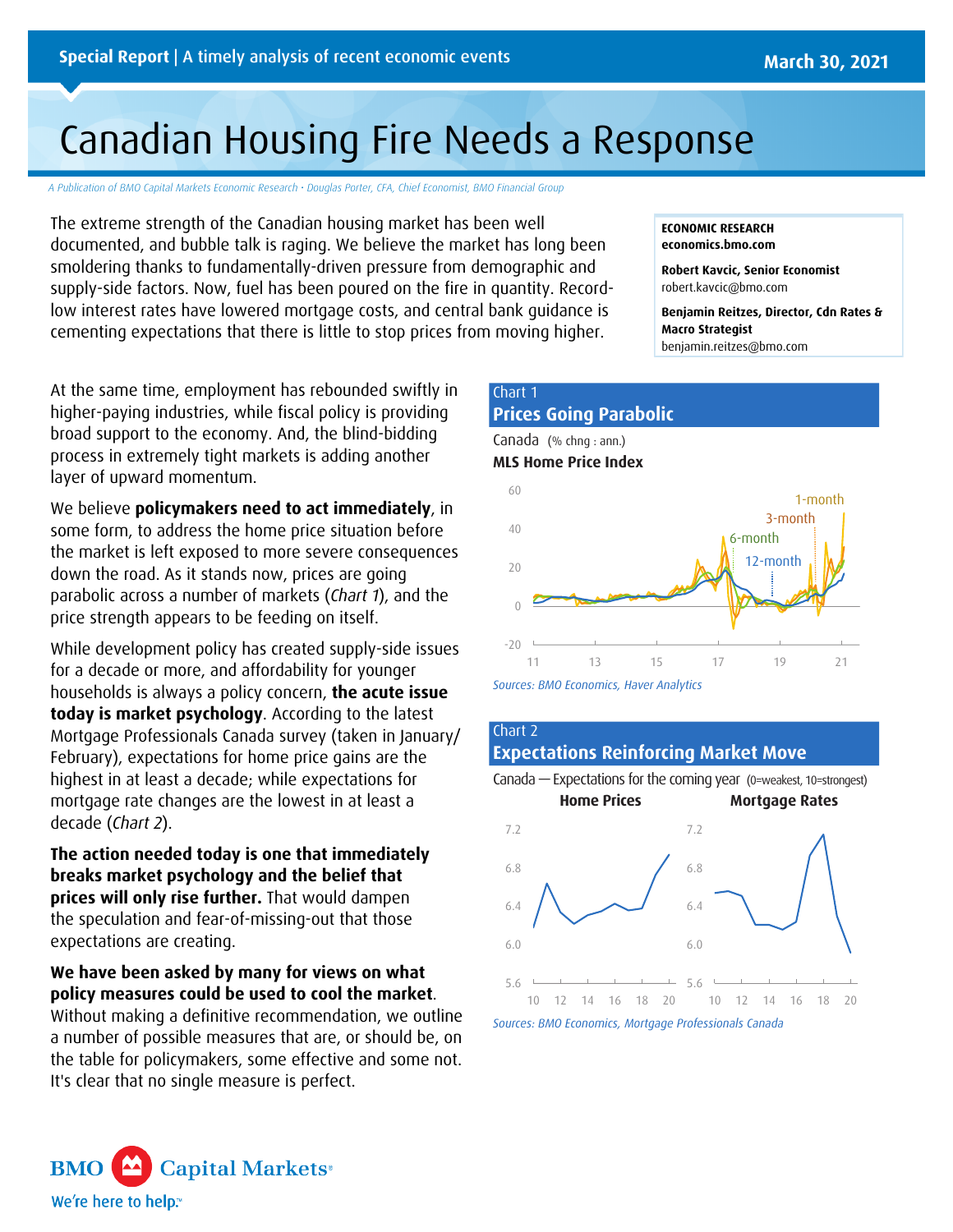# **Breakdown of Potential Measures**

# **BoC interest rates/guidance**

- The Bank of Canada could hike rates, or at least back off from its commitment to hold policy rates at near-zero until 2023.
- Interest rates and the Bank of Canada's commitment to keep them low for years are arguably the key drivers behind the meteoric surge in home sales and prices across large swathes of the country. A move here would have an immediate, clear and notable impact to cool housing.
- A recent example is 2015, where two BoC rate cuts set off markets not impacted by the oil shock at that time. They only cooled after the BoC shifted its policy stance back toward tightening (local tax measures and OSFI rules played a role as well).
- However, interest rates are a blunt tool and impact more than just housing. The economy has yet to return to pre-pandemic levels of activity, and tightening credit conditions will only lengthen the recovery. In addition, higher interest rates would likely strengthen the Canadian dollar, providing yet another drag on growth.
- Rather than being targeted, the breadth and depth of the impact of rate moves have historically prompted policymakers to use macroprudential measures to lean against housing froth.

# **Real estate bidding process**

- Implement an offer system that eliminates blind bidding in real estate transactions.
- This could use open bidding among agents and/or standardized escalation clauses for the price component of offers.
- This would keep the sale price from settling well above the price of the next willing buyer, and keeps the comparable more appropriate for the next property to list in that location. While this won't cool the market on its own, it would limit the ballooning that we're now seeing in a very tight market.
- This measure would likely have to filter through provincial real estate associations.

# **Speculation tax**

- A special capital gains tax on the sale of residential real estate purchased from today forward, with the rate falling to zero over five years of holding the asset.
- On non-principal residences, the maximum capital gains tax would become the current rate (e.g., about 26% in Ontario) plus the speculation tax.
- On principal residences (if applied), the speculation tax would effectively become a capital gains tax that fades through the five-year window.
- This could easily crowd out speculation, and alter market psychology. A similar concept was used in Ontario in the 1970s, and it weakened the market overnight.
- Such a measure would have a moderate impact on user demand such as longerduration second properties which are extremely heated today. It also might cause supply to get held back.

*Impact:* **VERY HIGH** *Complexity:* **LOW** *Spillover:* **HIGH**

*Impact:* **HIGH** *Complexity:* **LOW** *Spillover:* **LOW**

*Impact:* **HIGH** *Complexity:* **MEDIUM** *Spillover:* **LOW/MEDIUM**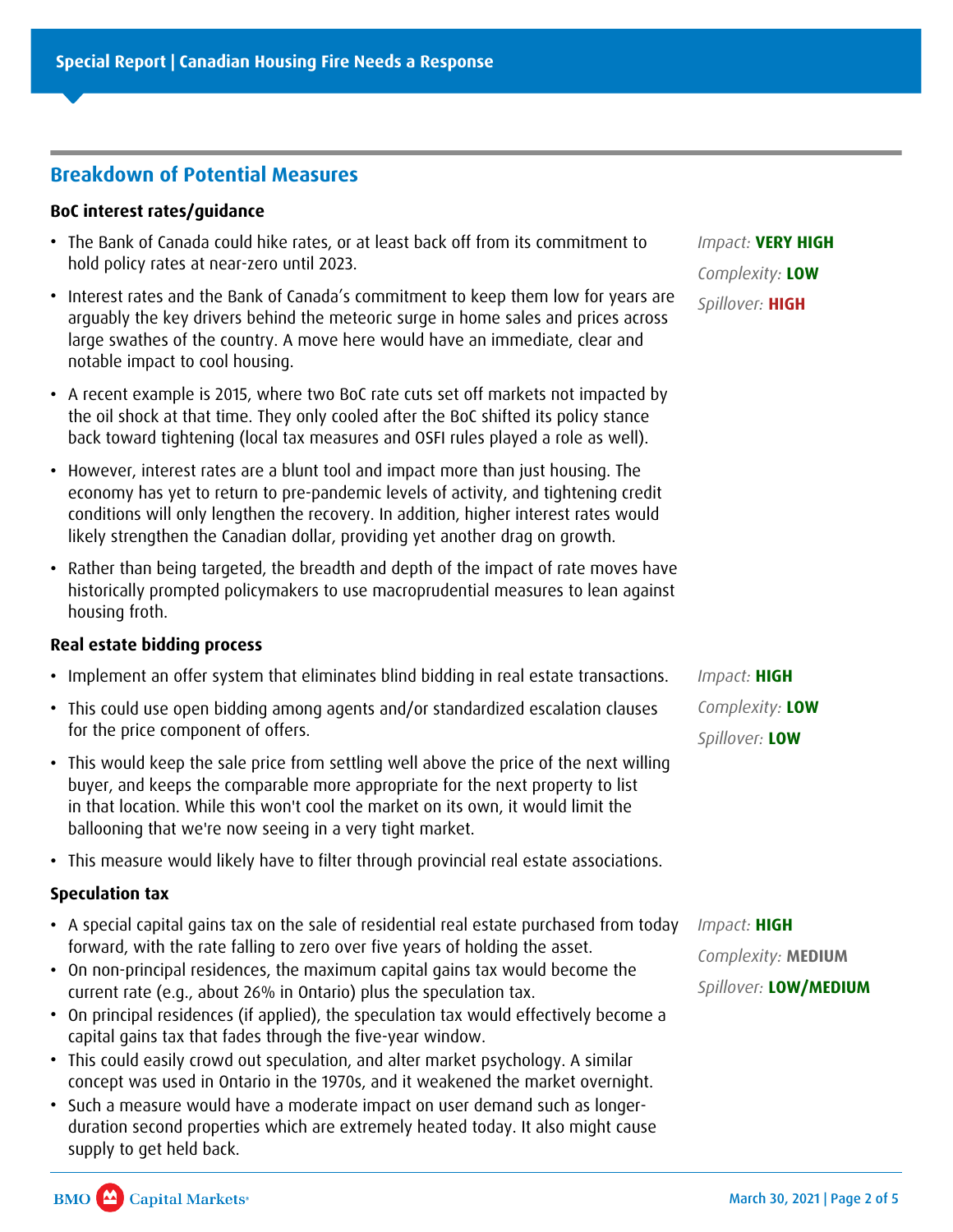#### **Broadly increase capital gains inclusion rate on real estate**

- For example, allow all capital gains on non-principal residences to be taxed at the full marginal income tax rate. The maximum capital gains tax with full inclusion would become about 53% in Ontario versus 26%.
- Would discourage flipping of non-principal residences and temper some investment demand. It would also make second properties less attractive longer term.
- However, such a measure would also discourage all forms of real estate investment, not just flipping. For example, it would reduce the incentive to own long-duration rental property, which could work against much-needed rental supply.

## **Increase single-detached supply** (outside core areas)

- Refocus development on much-demanded single-detached housing.
- Outside the core urban areas (such as the Greater Golden Horseshoe), there is much more available land for single-detached development. The work-from-home movement also makes this more feasible than in the past (hence the demand surge in many of these markets).
- However, this is a long-term fix for a problem that needs a fast response. And, it would need to be complemented by significant infrastructure investment in areas such as broadband internet access and roads/highways.

#### **Increase single-detached supply** (major urban areas)

- Refocus municipal intensification targets to allow more single-detached development within major urban centres.
- This is a challenging proposition given that it would turn against roughly 15 years of policy that has (predictably) put us where we are now. That can't be undone quickly. And, in many areas, it could require pushing into environmentally-sensitive areas.
- This is also a long-term fix for a problem that needs a fast response.

#### **National non-resident tax**

- Implement a national non-resident buyers tax similar to those currently imposed in B.C. and parts of Ontario. In the Greater Golden Horseshoe of Ontario, the tax is 15% on the purchase of residential property by individuals who are not citizens or permanent residents of Canada or by foreign corporations.
- A national tax could simplify the policy (i.e., one uniform measure rather than a patchwork of regional rates), and potentially cool markets outside Toronto and Vancouver that are extremely strong.
- While it's unclear to what extent non-resident buyers are playing a role, the issue now appears largely domestic-demand driven, which might limit the immediate impact of this measure.

*Impact:* **MEDIUM** *Complexity:* **VERY LOW** *Spillover:* **MED/HIGH**

*Impact:* **MEDIUM** *Complexity:* **HIGH** *Spillover:* **MEDIUM**

*Impact:* **MEDIUM** *Complexity:* **VERY HIGH** *Spillover:* **MEDIUM**

*Impact:* **MEDIUM** *Complexity:* **MEDIUM** *Spillover:* **VERY LOW**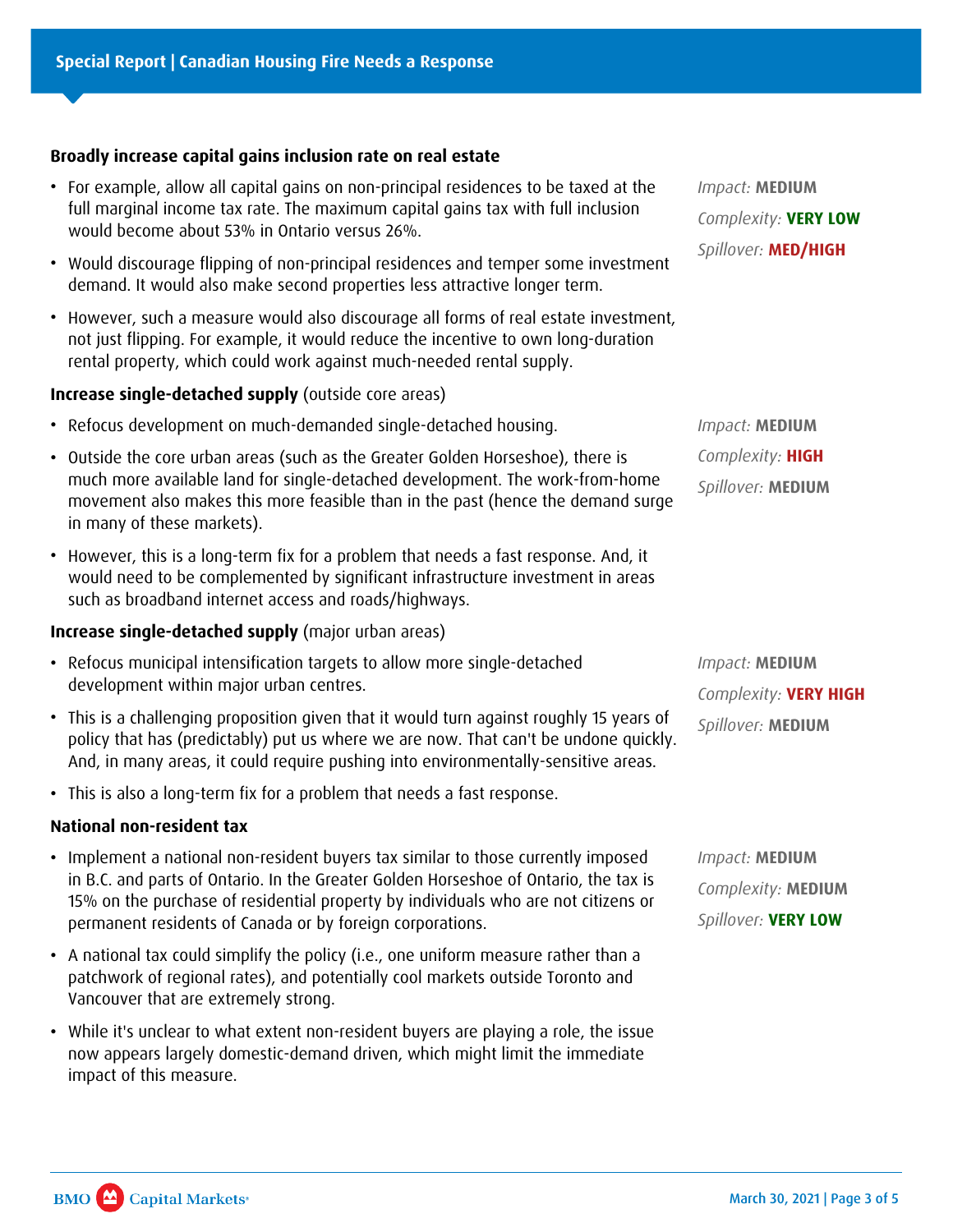# **Tighten mortgage standards further**

- This is a well trodden path, with measures implemented in various stages over many years in order to ensure borrowers can cope with higher interest rates.
- Beyond the stress tests, gross & total debt services ratio maximums can be cut.
- This would lower the leverage individual households can take on, which, in turn, could act to cool the housing markets.
- The current qualification rate is already well above market rate and past rule changes have already insulated the financial system from systemic/interest rate risk. This may not change buying behaviour, only the qualifying amount. Past changes have had modest/temporary impact at most.

## **Limit equity takeout**

- For example, limit financing to 65% (or some alternative) instead of 80%.
- This would limit the leverage homeowners can take on using their home as collateral, perhaps for second properties or investment.
- It would leave homeowners with less financial flexibility. And, it would do nothing to temper first-time demand or trade-up demand.

# **Remove principal residence exemption**

- End the exemption of principal residences from capital gains taxes.
- Canada is one of very few countries that fully exempts principal residences from capital gains with no limit. Paying tax on capital gains will ensure that all housing transactions are taxed, with no ability to shelter gains. This would change the equation on long-term housing gains and make housing a less attractive investment.
- However, for generations, Canadians have used their homes as a key asset in their financial planning. Changing tax rules now, would throw those plans into disarray and be a huge burden on many if not grandfathered.
- Long-duration purchase decisions also might not be much impacted by a capital gains tax years down the road. And, such a measure could require interest deductibility (which could *increase* prices today via lower after-tax carrying costs); and/or capitalization of improvements (which gets complicated).

# **Help affordability**

- Measures that provide mainly first-time homeowners with increased incentives and ability to borrow to fund home purchases. These could include tax-free RRSP withdrawal limits and equity sharing programs.
- In theory, such measures have been used in the past to make housing more affordable for younger Canadians.
- The reality is that such measures do very little, and often just get built into prices or strengthen demand, and are therefore counterproductive. Also, borrowing from assets only puts households further behind on their retirement/other savings.

*Impact:* **LOW** *Complexity:* **VERY LOW** *Spillover:* **VERY LOW**

*Impact:* **LOW** *Complexity:* **VERY LOW** *Spillover:* **VERY LOW**

*Impact:* **LOW** *Complexity:* **VERY HIGH** *Spillover:* **MEDIUM**

*Impact:* **VERY LOW** *Complexity:* **LOW** *Spillover:* **HIGH**